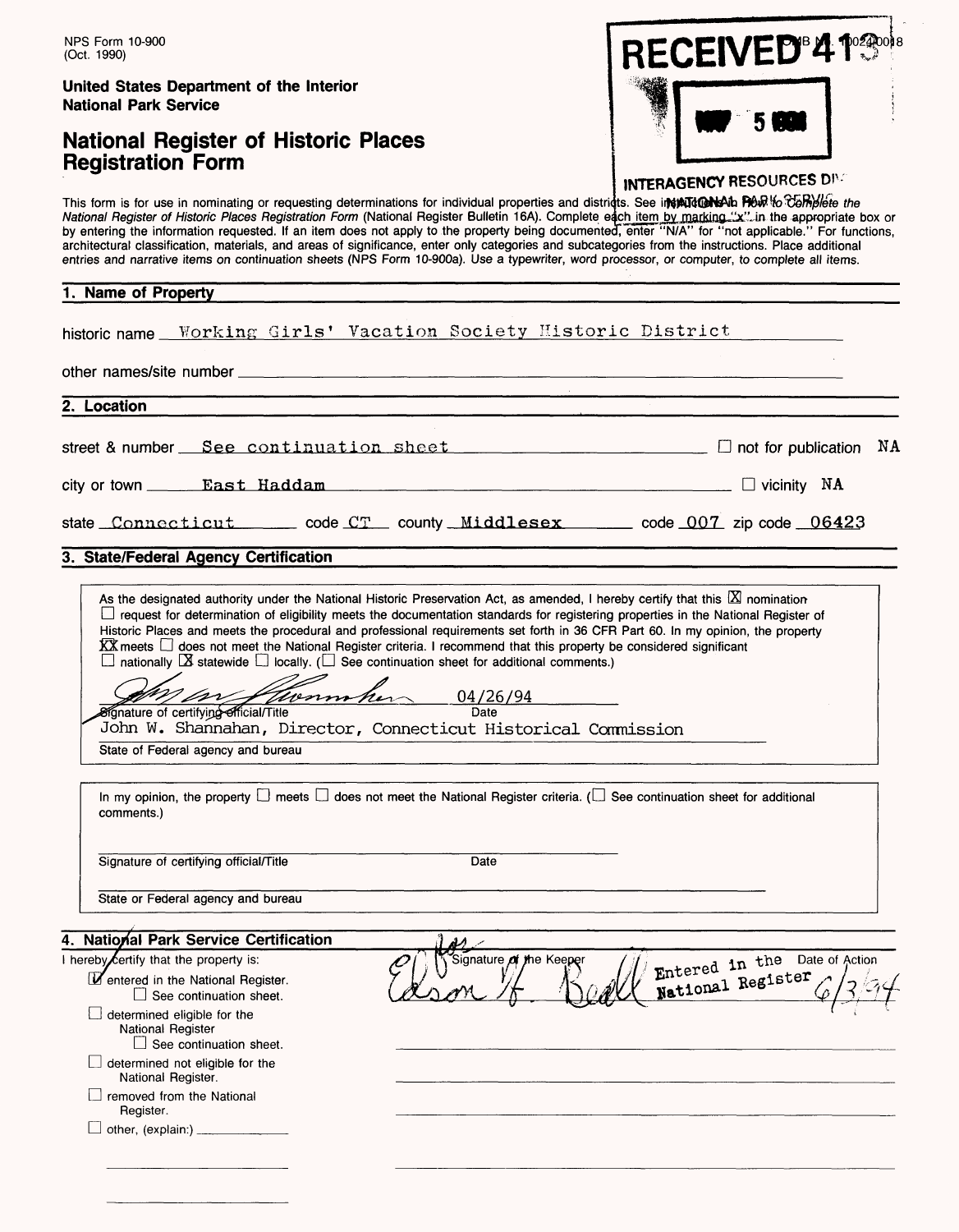Working Giffls' Macation Society<br>Name of Property , Historic District County and State<br>County and State 5. Classification \*\*\*\*\*\*\*\*\* **Ownership of Property Check as image of the check as in app**  $\boxtimes$  private.  $\Box$  public-local  $\square$  public-State  $\Box$  public-Federal ategory of Property **Check only one box)**  $\Box$  building(s)  $\boxtimes$  district  $\Box$  site  $\Box$  structure □ object Number of Resources within Property (Do not include previously listed resources in the count.) Contributing Noncontributing 6 1 6 1 1 buildings sites structures objects Total **Name of related multiple property listing** (Enter "N/A" if property is not part of a multiple property listing.) **Number of contributing resources previously listed in the National Register** Working Girls\* Vacation Society Historic District NA **6. Function or Use Historic Functions** (Enter categories from instructions) Domestic **Current Functions** (Enter categories from instructions) Domestic: single dwellings **7. Description Architectural Classification** (Enter categories from instructions) Mid-19th Century Bungalow/Craftsman **Materials** (Enter categories from instructions) foundation Stone: part granite walls **Wood:** weatherboard, shake roof Asphalt other

#### **Narrative Description**

(Describe the historic and current condition of the property on one or more continuation sheets.)

 $\sim$  $\mathcal{O}_{\mathcal{R}}$  )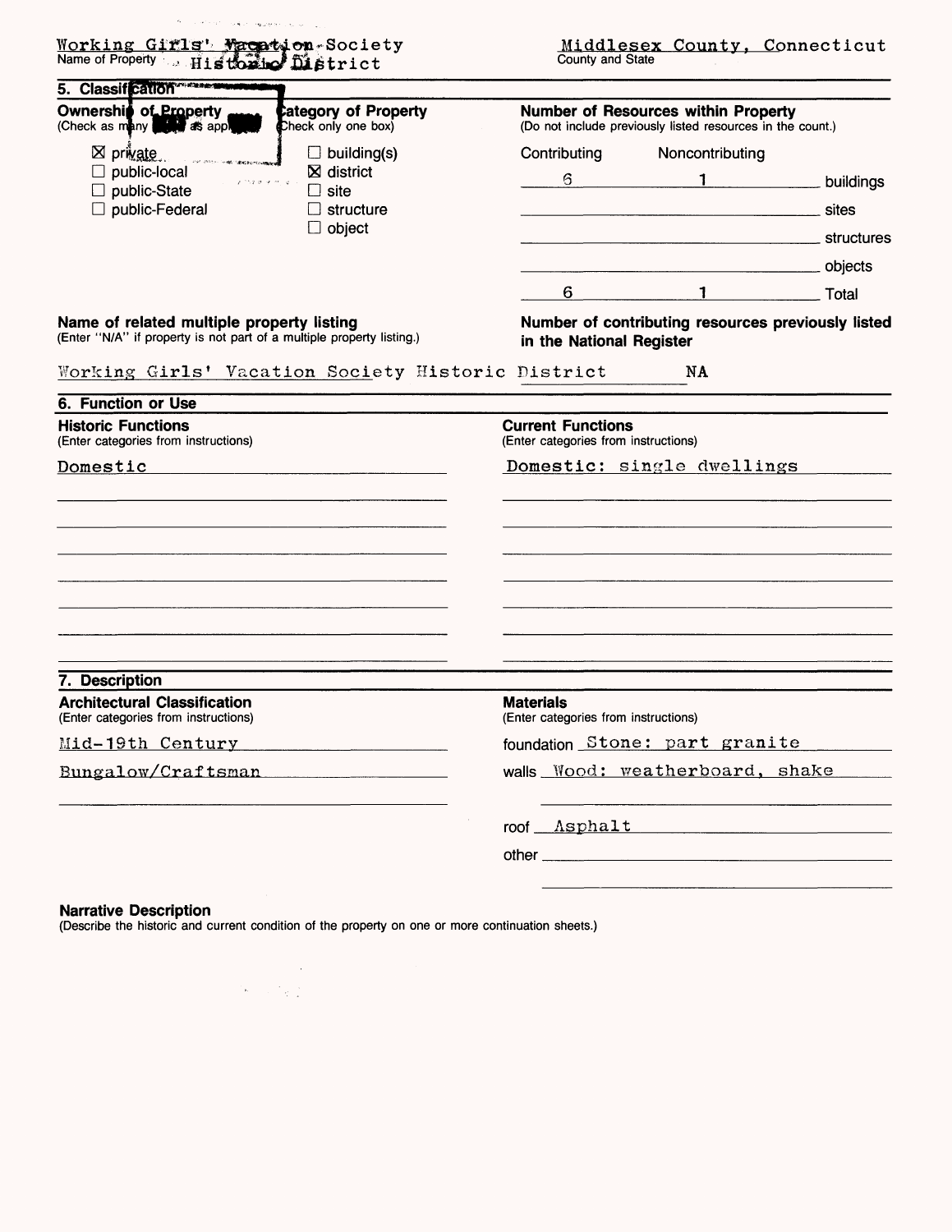# **National Register of Historic Places Continuation Sheet**



INTERAGENCY RESOURCES DIVE Working Gir NATIONAL PARK SERVICE<br>Society Historic District East Haddam, Connecticut

Section number  $\frac{2}{2}$  Page  $\frac{1}{2}$ 

### List o£ Properties within the Working Girl's Vacation Society Historic District

The historic district includes the following properties that are identified by street number and by map/lot number on the Assessor's maps of the Town of East Haddam:

60 Mill Road (map 11, lot 23); 64 Mill Road (map 11, lot 22); and 66 Mill Road (map 11, lot 21)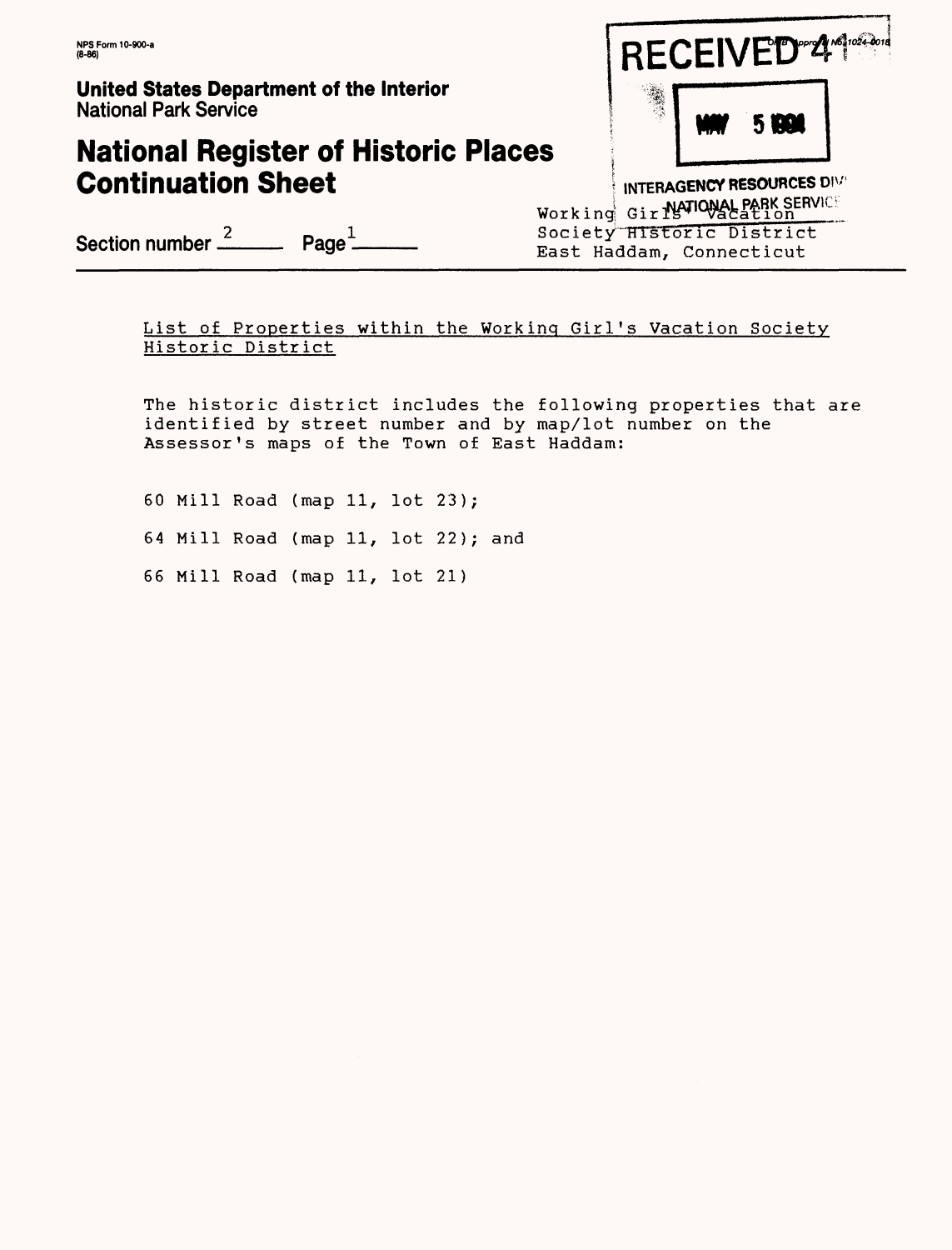## **National Register of Historic Places Continuation Sheet** Working Girls' Vacation

Society Historic District East Haddam, Connecticut

Section number <sup>7</sup><sub>\_\_\_\_</sub> Page <sup>1</sup>\_\_\_

The Working Girls' Vacation Society Historic District (photograph 1) is located in the south-central part of the Town of East Haddam, approximately 3/4-mile northeast of the old Hadlyme Church on State Route 82. The district consists of three residential properties on the south side of Mill Road, a narrow country byway that meanders up and down through an area of low hills regularly punctuated by small stream valleys (Figure 1 and USGS map). Ancient trees and stone walls line the road, suggesting that the area was cleared long ago for farming; dense modern-day forests, in at least their second growth, are now the rule. The district lies in a rural part of East Haddam that to this day has experienced little development. Far removed are the villages of Moodus and Goodspeed's Landing, which were the historical centers of commerce and population in East Haddam. Even Hadlyme, the closest village, is separated by fields and forests and bears no direct visual relationship or apparent historical connection to the district.

Of the seven resources in the 27-acre district, six (85%) contribute to its significance (see inventory). Three are dwellings, two of which were built during the first half of the 19th century and bear strong similarities in their exterior features and vernacular design (photographs 2 and 3). The third dwelling dates from c.1915 and is a vernacular expression of the Bungalow style. The other contributing resources are three 19thcentury barns of wood-frame construction (note 1)(photograph 5).

A strong sense of cohesion among the resources results from their similarity in size, proportion, and materials, together with the uniform generous setback from the road of the two older dwellings and the district's landscape features. Although in varying states of repair, the buildings are relatively intact on the exterior (note 2) and are all wood-framed, under two stories in height, and modest in size and architectural detail. Mature trees, some quite old, are abundant. The area around this small district, likewise, has suffered little change over time; with the exception of one 19th-century house across the street (outside the district), there are no other buildings nearby.

The Phebe Howell and Charles Howell houses, built c.1835 and c.1825 respectively, display the combination of 18th- and 19thcentury building features often found in rural Connecticut areas (note 3). Among the 18th-century features of the Phebe Howell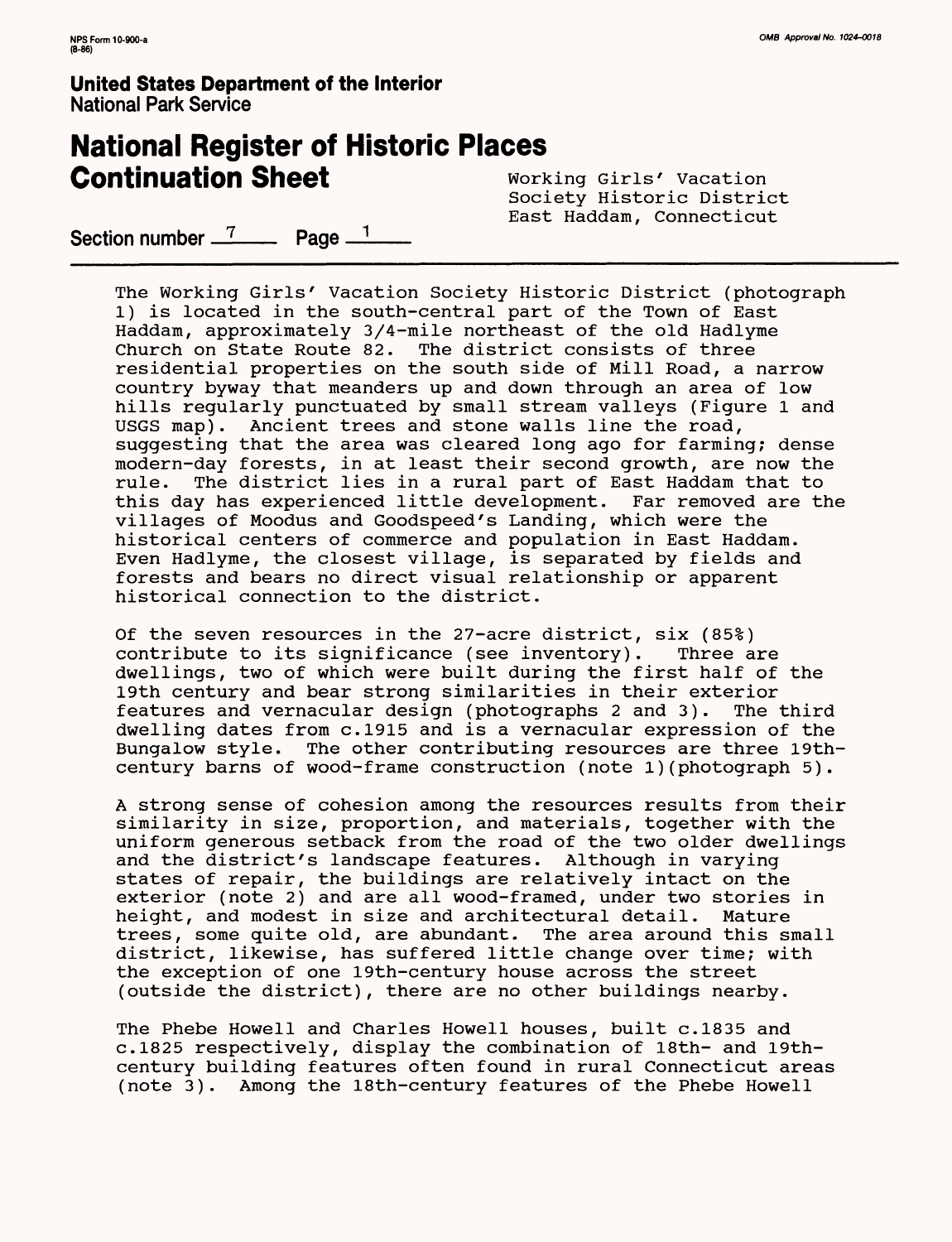# **National Register of Historic Places Continuation Sheet**

|                                | Working Girls' Vacation   |
|--------------------------------|---------------------------|
| Section number <u>2</u> Page 2 | Society Historic District |
|                                | East Haddam, Connecticut  |

House, for example, are the pegged post-and-beam framing, the size, proportion, and arrangement of exterior elements, and inside, the room layout and chimney configuration (photographs 3 and 6). Elements of the two houses that support a 19th-century date of construction, however, include the broad roofs and slender chimneys, and, in the Phebe Howell House, the shallow fireboxes with splayed jambs.

The main blocks of the Howell houses are similar in overall respects, including size (e.g., that of the Phebe Howell House is 25.5-feet wide by 22-feet deep). Each is one-and-one-half stories in height with a raised plate in the facade, and with the long side of the gable roofs roughly parallel to Mill Road. Their foundations are granite ashlar, and central brick chimneys surmount the roofs in alignment with the front doors. The Charles Howell House, however, has a five-bay facade with central door, while the door in the Phebe Howell House is located offcenter in the four-bay facade. Most of the window apertures appear original, although many of the windows themselves do not. Several different window glazing patterns are in evidence, including six-over-nine, six-over-six, and two-over-two; the windows in the rear projection of the Charles Howell House are modern. Neither front door appears original, although the door casing in the latter house is embellished with fluted pilasters.

Attached to the Phebe Howell House is a four-bay-deep ell, of similarly modest design, with a tall brick interior chimney toward the rear elevation. Projecting across the rear of the other house, in contrast, is a modern, one-story shed-roofed<br>addition. The Phebe Howell House retains what is perhaps its The Phebe Howell House retains what is perhaps its original clapboard exterior, while the main block of the Charles Howell House is sheathed in cedar shakes that do not appear original.

The interior of the Phebe Howell House, while altered in some respects (note 4), retains many original features. The basement under the main block has dry walls of fieldstone rubble, with<br>granite ashlar supporting the sills. The dirt-floored basement granite ashlar supporting the sills. is full height, and the original rough-hewn framing is clearly visible. On the main floor, exposed framing elements, also rough-hewn, include corner posts and, in the original kitchen, the summer beam and single girt.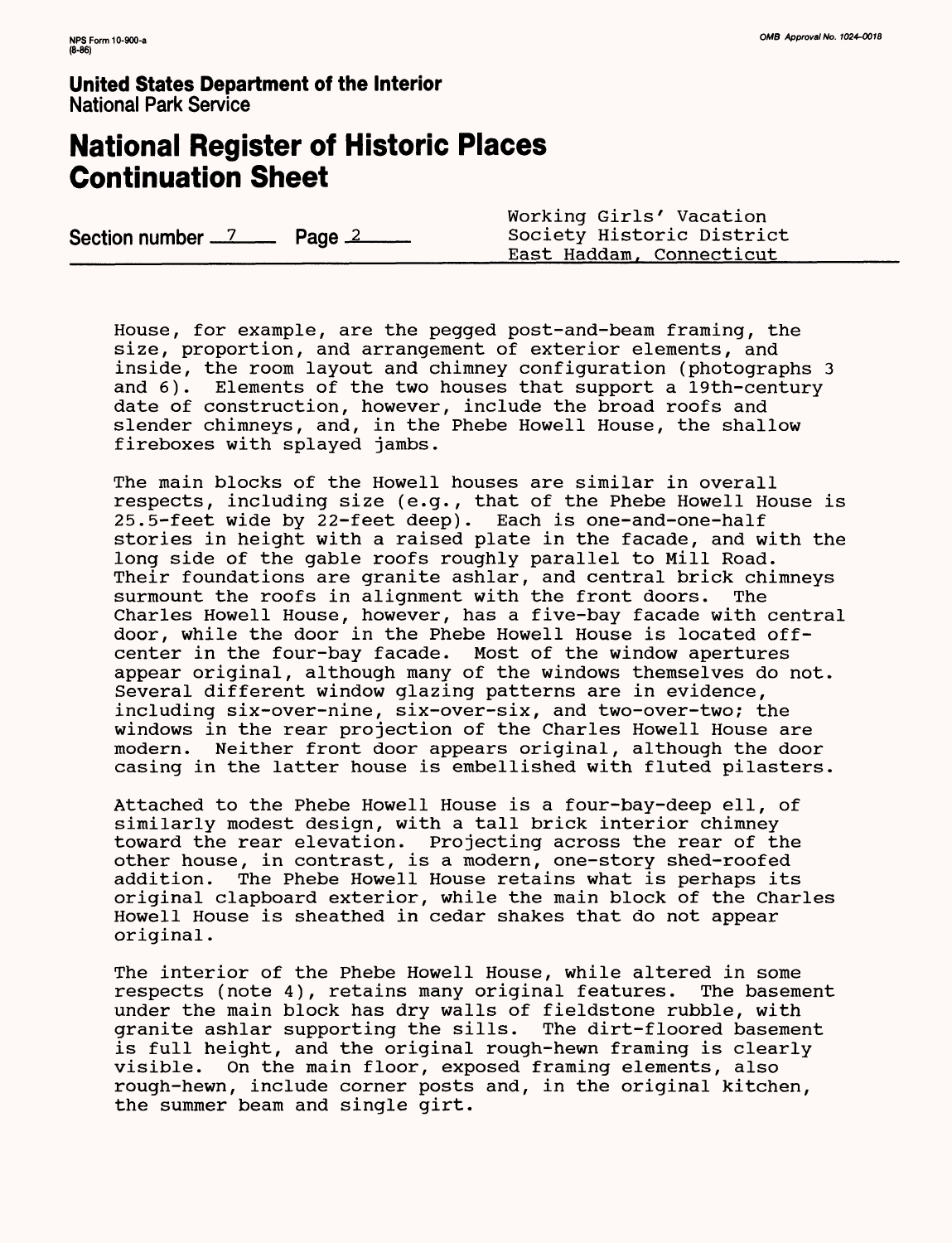# **National Register of Historic Places Continuation Sheet**

| Section number $2$ Page $3$ $2$ | Working Girls' Vacation<br>Society Historic District<br>East Haddam, Connecticut |
|---------------------------------|----------------------------------------------------------------------------------|
|---------------------------------|----------------------------------------------------------------------------------|

The attics and roofs above both parts of the house display both rough-hewn and dimensioned lumber, with no roof ridge poles. The large chimney in the main block is rebuilt (note 5), and three modern skylights penetrate the rear slope of the main roof.

The first-floor plan is characteristic of the period: a large central chimney with three flues; small front entrance hall; rooms to the left and right of the entrance; and a large kitchen across the rear, with a smaller room (now a modern bathroom) on the north wall beside the stacked stairs to the basement and second floor. The north front room was modernized c.1950 as a<br>kitchen. One room occupies most of the ell; behind its rear One room occupies most of the ell; behind its rear fireplace wall is a stairway to the unfinished attic above. The second floor of the main block, which was formerly finished as three small rooms, is now open and undergoing rehabilitation.

Old random-width floors are evident in most rooms. The walls are plaster, and the two- and four-panel doors, some with old iron hardware, and windows display similar beaded molded casings. The large fireplace in the original kitchen has a granite lintel and jambs, and beside it is a beehive oven with a mid-19th-century cast-iron door embellished with scalloping and the name "Russell & Peach, Chester, Connecticut" (photograph 6). The two front rooms have smaller corner fireplaces (photograph 7), also with some granite components.

The vernacular one-story Bungalow dwelling at 60 Mill Road (photograph 4) has a fieldstone foundation, wood-shingled exterior, and hipped roof with wide overhang. A large fieldstone chimney rises at the back of the main block; there is another, smaller chimney of brick. Few changes appear to have occurred to this modest building, which is very much a product of the early-20th century, in contract to the Howell houses.

On the properties of the two older houses are three 19th-century barns of wood-frame construction and gable roofs. The one at 66 Mill Road (photograph 5) is similar in size and design to the ell on the Phebe Howell House, which tends to confirm oral history that this barn was formerly attached to the rear of the Charles Howell House.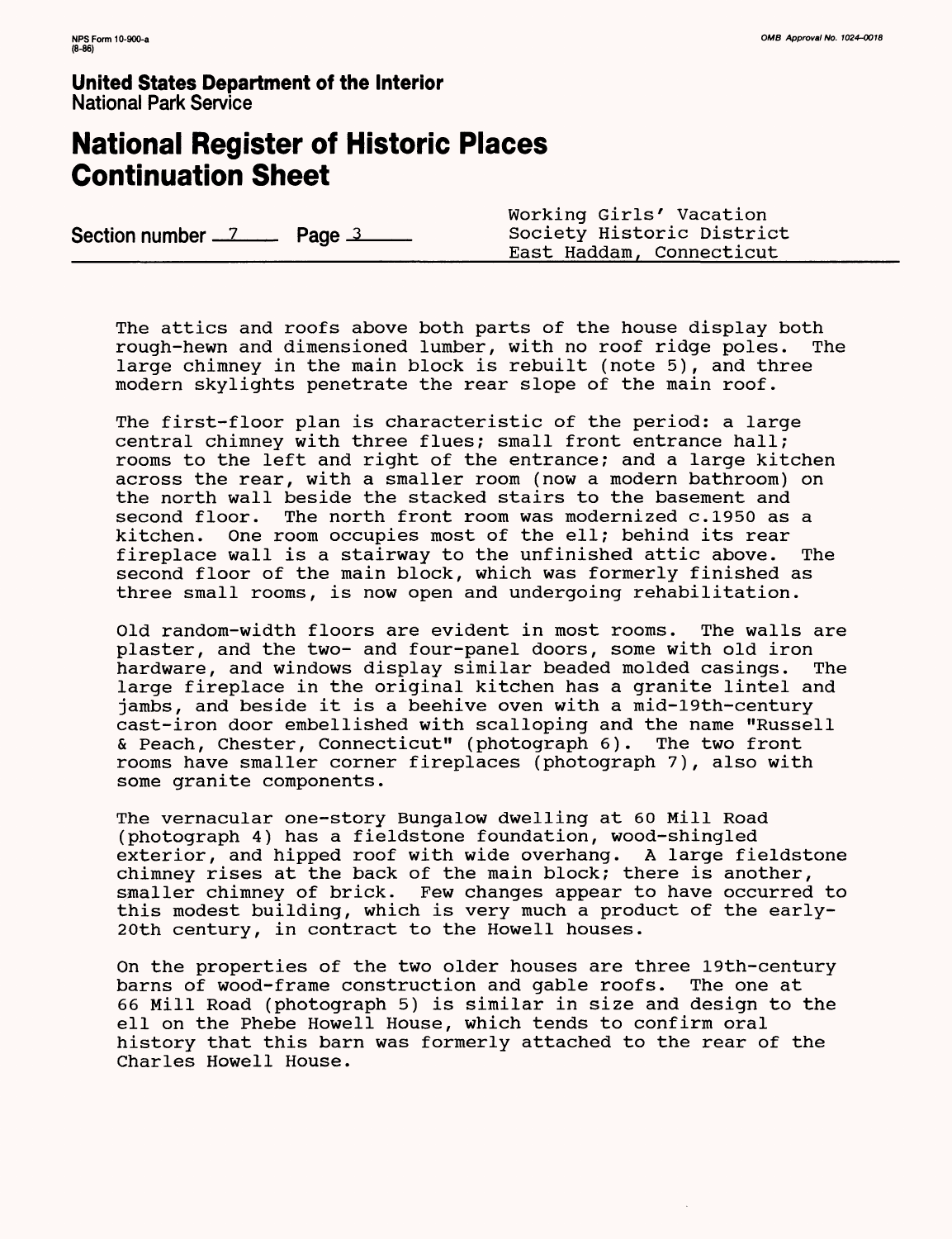# **National Register of Historic Places Continuation Sheet**

Section number <u>7</u> Page 4

Working Girls' Vacation<br>Society Historic District East Haddam, Connecticut

Notes

1. The three properties contain no known physical landscape features that are related to the activities of the Working Girls' Vacation Society during its period of ownership.

2. Only the interior of the Phebe Howell House was inspected. According to David Nelson, owner of the Phebe Howell House, the interior layout of the Charles Howell House has been considerably altered.

3. The two-volume historical and architectural survey of East Haddam (1977, 1980) documents the existence of a handful of houses similar in basic construction and design to the Howell houses. Their range in age from c.1780 to c.1855 confirms the continuation of traditional building practices into the 19th century in outlying areas.

4. Alterations include built-up flooring in a few rooms, c.1950 modernization of the northeast front chamber as a kitchen, wainscotting in the old kitchen, removal of some old plaster ceilings, and some replacement six-over-nine windows.

5. The present owner was the recipient of a loan from the Connecticut Trust for Historic Preservation for improvements that included rebuilding the chimney.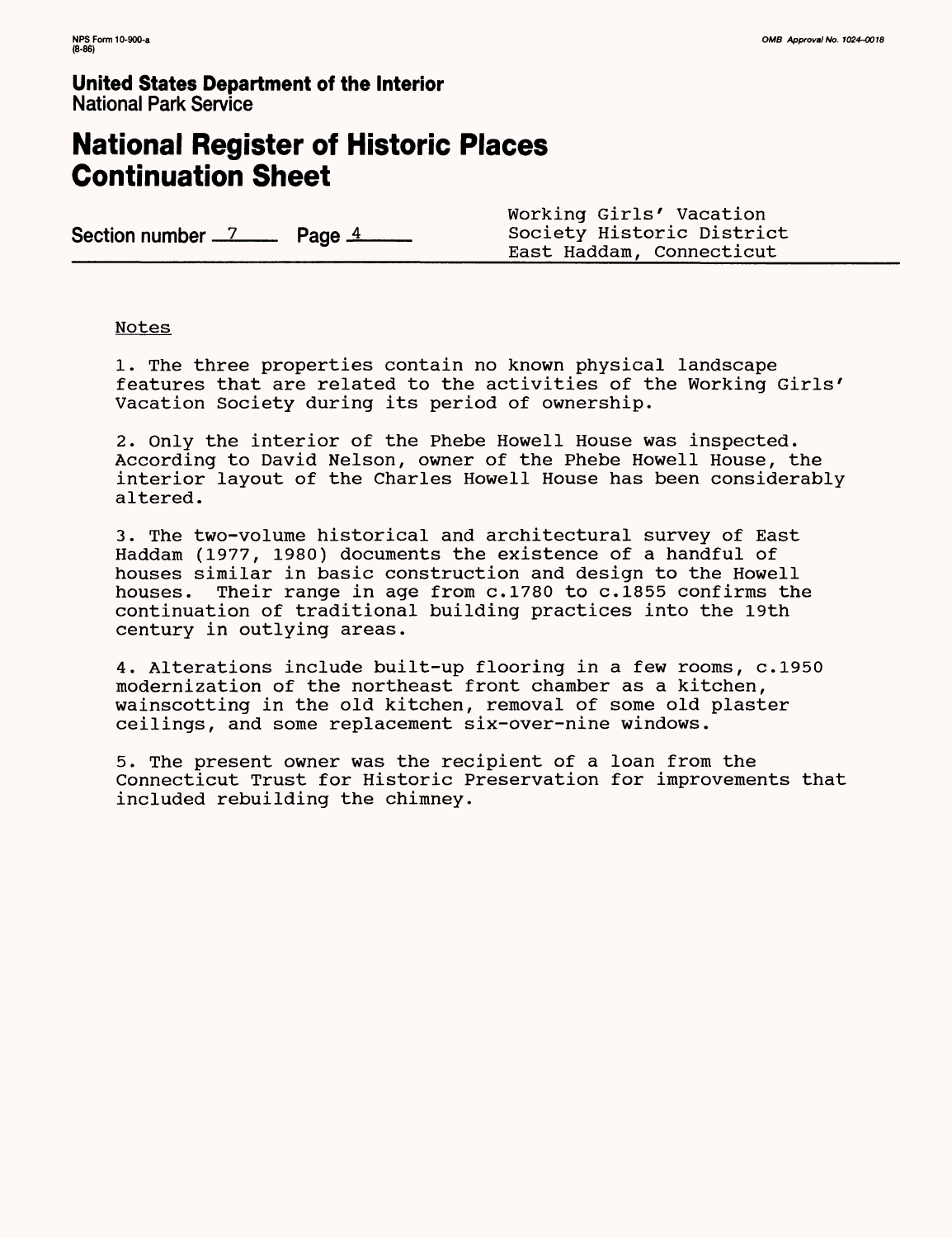# **National Register of Historic Places Continuation Sheet**

Section number <sup>7</sup><sub>2</sub> Page 5

Mill Road

Working Girls' Vacation East Haddam, Connecticut

### Inventory of Historic District Resources

The inventory includes all resources on each parcel of real property within the historic district. Contributing ("C") and non-contributing ("NC"} resources are indicated in the inventory by use of C or NC, as appropriate, before the description of each. Construction dates are derived from three sources: the two-volume Historical and Architectural Resources Survey of East Haddam (1977, 1980), Francis H. Parker's "Contributions to the History of East Haddam, Connecticut" (various dates between January 23, 1914, and January 1, 1927, in Connecticut Valley Advertiser), and the November 8, 1988, letter from John Curtis to Doris Sherrow regarding the Phebe Howell House.

Style, Use, and Date

| 60 | C.<br>NC    | Bungalow house, c.1915.<br>Small modern utility shed.                                                                                                 |
|----|-------------|-------------------------------------------------------------------------------------------------------------------------------------------------------|
| 64 | C           | Charles Howell House, vernacular,<br>c.1825. Alterations include non-<br>original siding, front door, some<br>windows, and modern rear<br>projection. |
|    |             | Mid-19th-century barn.                                                                                                                                |
|    | $\mathbf C$ | Mid-19th-century barn.                                                                                                                                |
| 66 | C           | Phebe Howell House, vernacular,<br>c.1835. Alterations include front<br>door, some windows, and skylights<br>in roof.                                 |
|    | С           | Mid-19th-century barn.                                                                                                                                |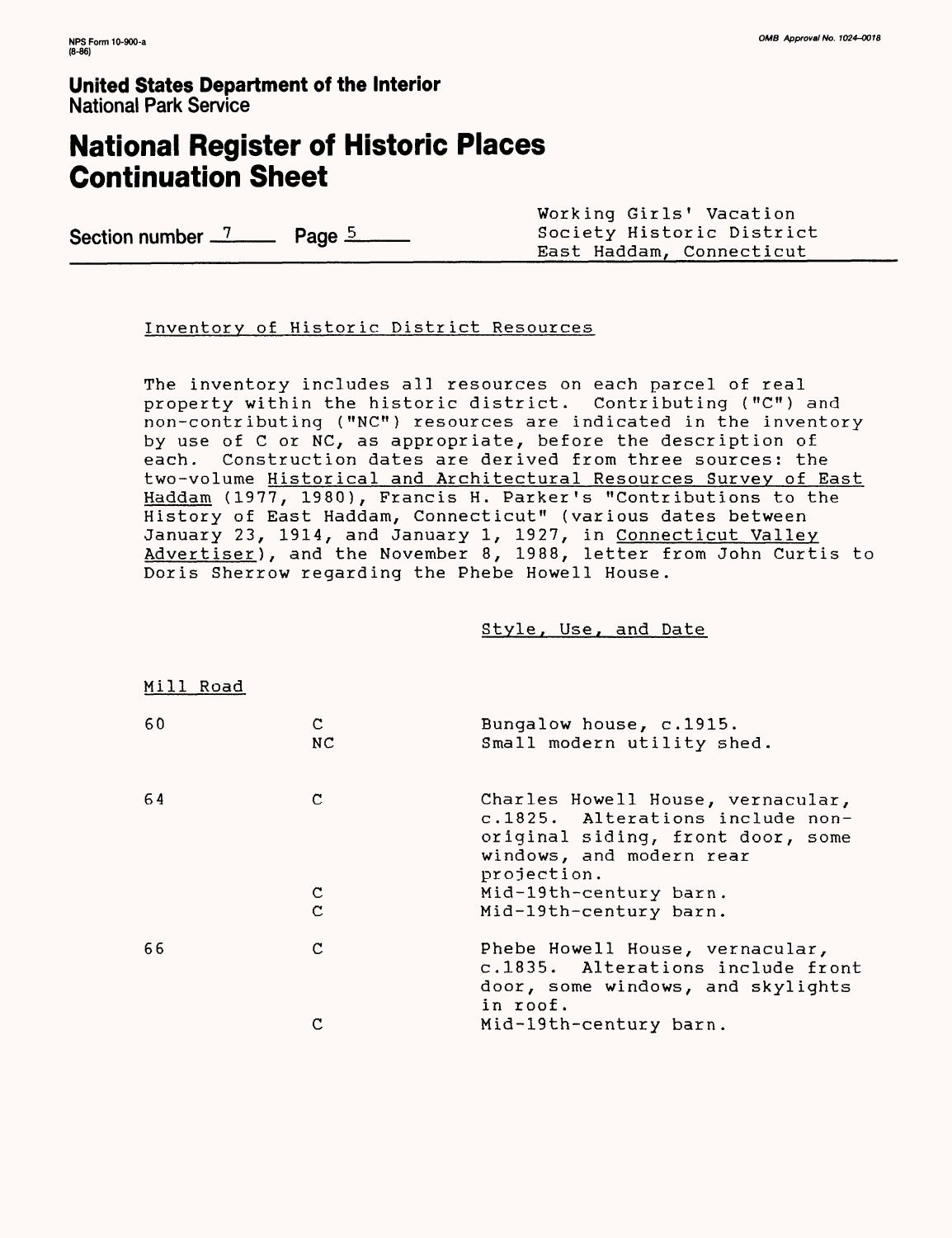### **8. Statement of Significance**

#### **Applicable National Register Criteria**

(Mark "x" in one or more boxes for the criteria qualifying the property for National Register listing.)

- $\boxtimes$  A Property is associated with events that have made a significant contribution to the broad patterns of our history.
- $\Box$  **B** Property is associated with the lives of persons significant in our past.
- $\Box$  C Property embodies the distinctive characteristics of a type, period, or method of construction or represents the work of a master, or possesses high artistic values, or represents a significant and distinguishable entity whose components lack individual distinction.
- $\square$  **D** Property has yielded, or is likely to yield, information important in prehistory or history.

#### **Criteria Considerations**

(Mark "x" in all the boxes that apply.)

#### **Property is:**

- $\Box$  A owned by a religious institution or used for religious purposes.
- $\Box$  **B** removed from its original location.
- $\Box$  C a birthplace or grave.
- $\square$  **D** a cemetery.
- $\Box$  **E** a reconstructed building, object, or structure.
- $\Box$  **F** a commemorative property.
- $\Box$  G less than 50 years of age or achieved significance within the past 50 years.

#### **Narrative Statement of Significance**

(Explain the significance of the property on one or more continuation sheets.)

### **9. Major Bibliographical References**

#### **Bibliography**

(Cite the books, articles, and other sources used in preparing this form on one or more continuation sheets.)

#### **Previous documentation on file (NPS):**

- $\square$  preliminary determination of individual listing (36 CFR 67) has been requested
- $\Box$  previously listed in the National Register
- $\square$  previously determined eligible by the National **Register**
- $\Box$  designated a National Historic Landmark
- $\Box$  recorded by Historic American Buildings Survey *#* \_\_\_\_\_\_\_\_\_\_\_\_\_\_
- D recorded by Historic American Engineering Record #

## Middlesex County, Connecticut<br>County and State

**Areas of Significance** (Enter categories from instructions) Social History **Period of Significance 1892-1945 Significant Dates** NA **Significant Person** (Complete if Criterion B is marked above) NA **Cultural Affiliation** NA **Architect/Builder** NA

### **Primary location of additional data:**

- E State Historic Preservation Office
- Other State agency
- $\Box$  Federal agency
- D Local government
- $\Box$  University
- □ Other

### Name of repository: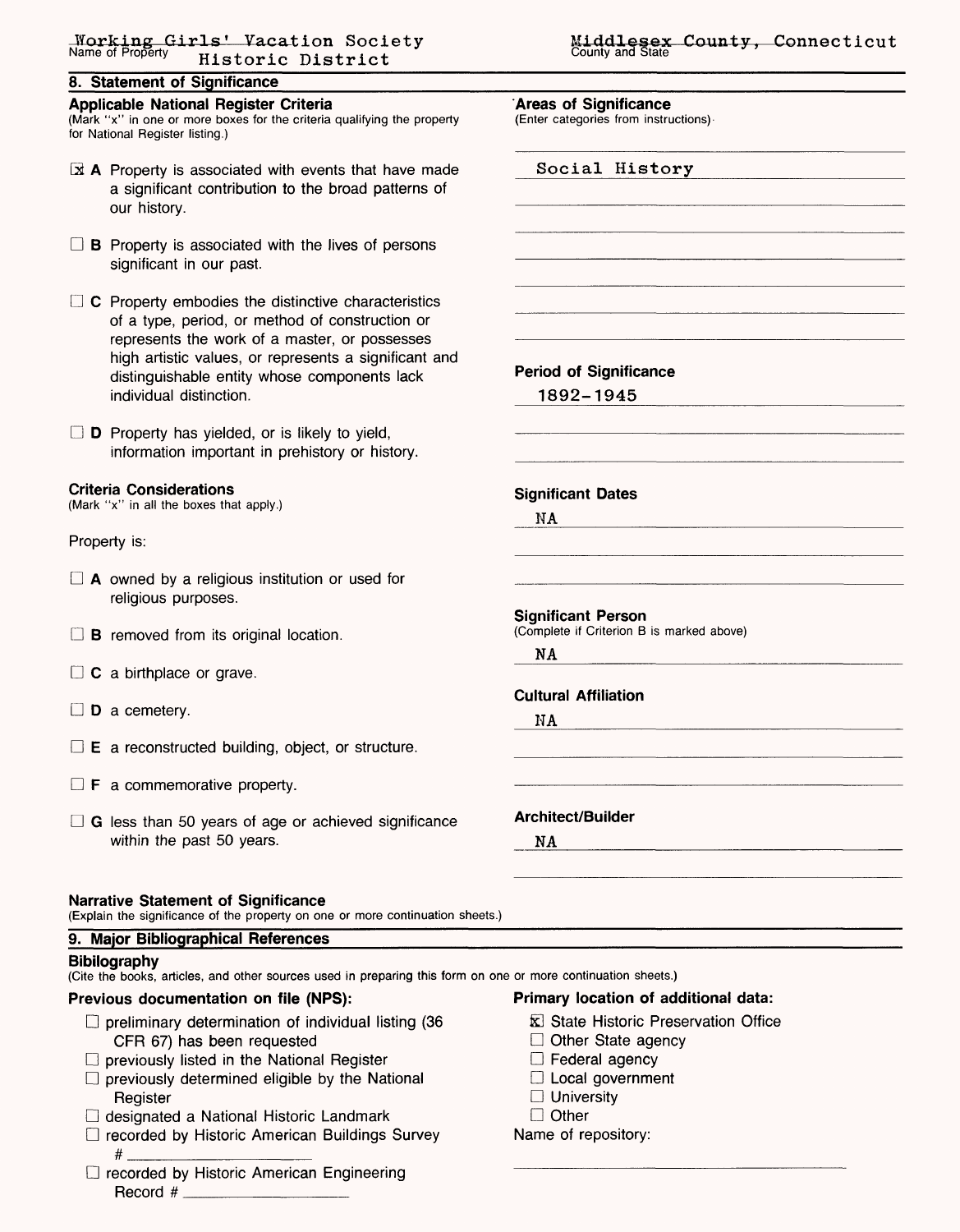**10. Geographical Data**

| Acreage of Property 27                                                                                   |                                                                                                      |
|----------------------------------------------------------------------------------------------------------|------------------------------------------------------------------------------------------------------|
| <b>UTM References</b><br>(Place additional UTM references on a continuation sheet.)                      |                                                                                                      |
| Northing<br>Easting<br>Zone<br>2                                                                         | 3<br>Northina<br>Easting<br>Zone<br>4<br>x See continuation sheet                                    |
| <b>Verbal Boundary Description</b><br>(Describe the boundaries of the property on a continuation sheet.) |                                                                                                      |
| <b>Boundary Justification</b><br>(Explain why the boundaries were selected on a continuation sheet.)     |                                                                                                      |
| 11. Form Prepared By                                                                                     |                                                                                                      |
| name/title Gregory E. Andrews, Consultant                                                                | (Reviewed by John F. Herzan, National<br>Register Coordinator, Connecticut<br>Historical Commission) |
| organization Connecticut Historical Commission                                                           | date April 1994                                                                                      |
| street & number 1643 Boulevard                                                                           | telephone 203-561-3841                                                                               |
| city or town West Hartford                                                                               | zip code _ 06107<br>CT<br>state                                                                      |
| <b>Additional Documentation</b>                                                                          |                                                                                                      |
| Submit the following items with the completed form:                                                      |                                                                                                      |

#### **Continuation Sheets**

#### **Maps**

**A USGS map** (7.5 or 15 minute series) indicating the property's location.  $\sim$   $\sim$   $\sim$ 

**A Sketch map** for historic districts and properties having large acreage or numerous resources.

### **Photographs**

Representative **black and white photographs** of the property.

#### **Additional items**

(Check with the SHPO or FPO for any additional items)

| <b>Property Owner</b>                               |                                             |  |
|-----------------------------------------------------|---------------------------------------------|--|
| (Complete this item at the request of SHPO or FPO.) |                                             |  |
|                                                     |                                             |  |
|                                                     | telephone _________________________________ |  |
|                                                     |                                             |  |

**Paperwork Reduction Act Statement:** This information is being collected for applications to the National Register of Historic Places to nominate properties for listing or determine eligibility for listing, to list properties, and to amend existing listings. Response to this request is required to obtain a benefit in accordance with the National Historic Preservation Act, as amended (16 U.S.C. 470 *et seq.).*

**Estimated Burden Statement:** Public reporting burden for this form is estimated to average 18.1 hours per response including time for reviewing instructions, gathering and maintaining data, and completing and reviewing the form. Direct comments regarding this burden estimate or any aspect of this form to the Chief, Administrative Services Division, National Park Service, P.O. Box 37127, Washington, DC 20013-7127; and the Office of Management and Budget, Paperwork Reductions Projects (1024-0018), Washington, DC 20503.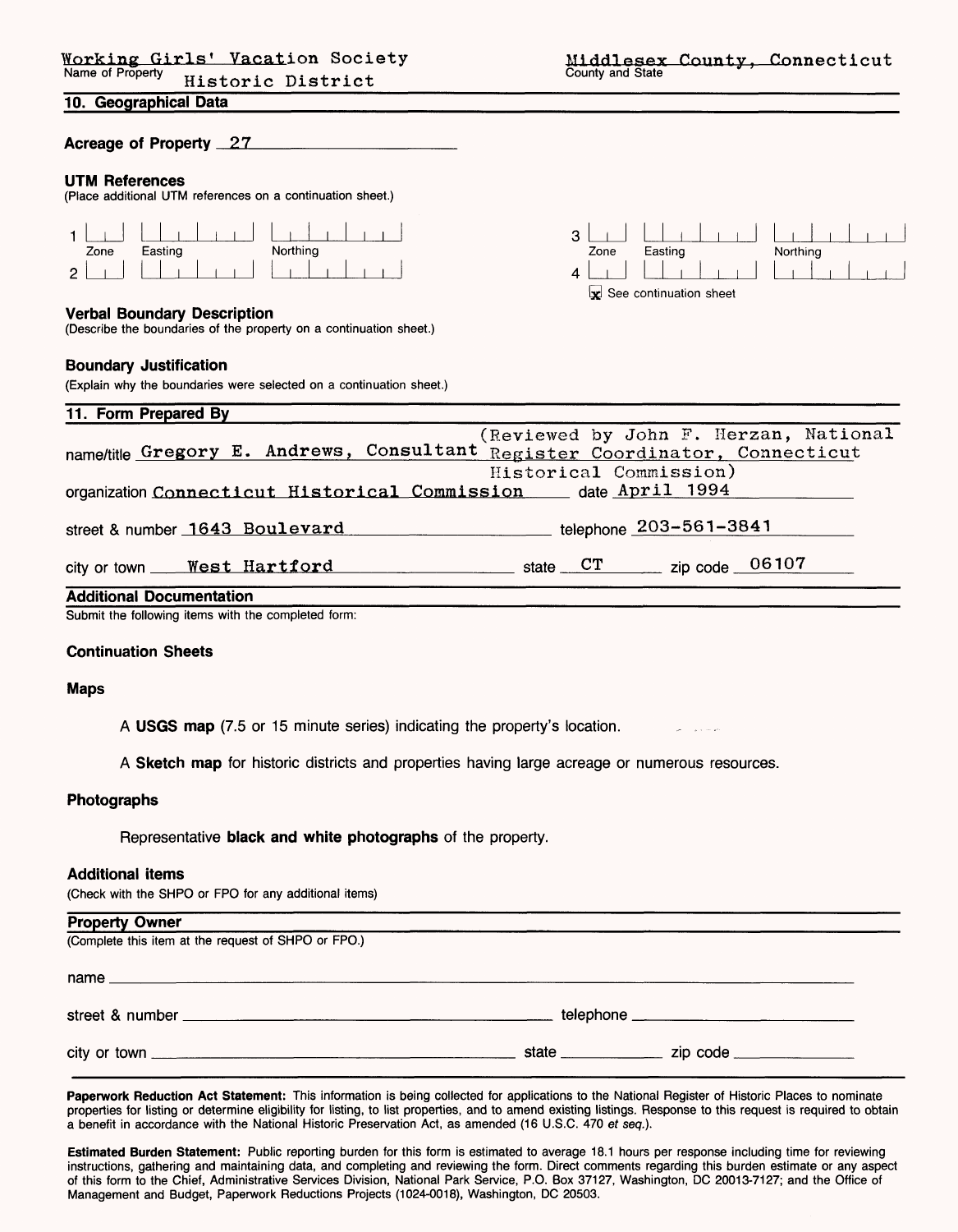# **National Register of Historic Places Continuation Sheet**

| Section number <u>__8___</u> __ | Page $\perp$ | Working Girls' Vacation<br>Society Historic District<br>East Haddam, Connecticut |
|---------------------------------|--------------|----------------------------------------------------------------------------------|
|                                 |              |                                                                                  |

The Working Girls' Vacation Society Historic District is significant historically because the properties in the district were owned between 1892 and 1945 by the Working Girls' Vacation Society of New York City, and were used by it for most of that time as a summer retreat for city working women. Founded in 1883, the Society exemplified a mid- to late-19th-century response to the degrading conditions suffered by American women workers in the rapidly industrializing workplace. The district buildings document the operation and philosophy of the Society, which was part of a significant chapter in American social history (note 1).

### Historical Significance

The years following the Civil War witnessed an upsurge of activism by American women to claim for themselves a larger role in American society. Along with their efforts to achieve the right to vote, feminists of the period sought to exert a moral influence on social issues. Their initiatives addressed such problems as temperance (e.g., the Women's Christian Temperance Union, founded in 1873) and the degradations of urban living conditions (e.g., the Chicago work of Jane Addams at Hull House and the State Charities Aid Association in New York, founded by Louisa Lee Schuyler, a veteran of Civil War relief work)(note 2).

A problem of special concern was the working conditions of urban women. The rapid industrialization of the American economy during the 19th century created a huge body of workers, composed of men, women, and children, in urban workplaces including factories. Their poor conditions of employment, from both a physical and moral standpoint, became an issue following the Civil War, in part as a result of heightened wartime awareness of the poor sanitation in battlefield hospitals.

The Young Women's Christian Association (1866) was the first of many organizations created during the second half of the 19th century to minister to the "temporal, moral and religious welfare<br>of self-supporting women." (note 3) Led by enlightened upper of self-supporting women." (note 3) class philanthropist/reformers such as copper heiress Grace Dodge, a national network of "working girls' clubs" formed in the 1880s. Their mission primarily was to protect the morality of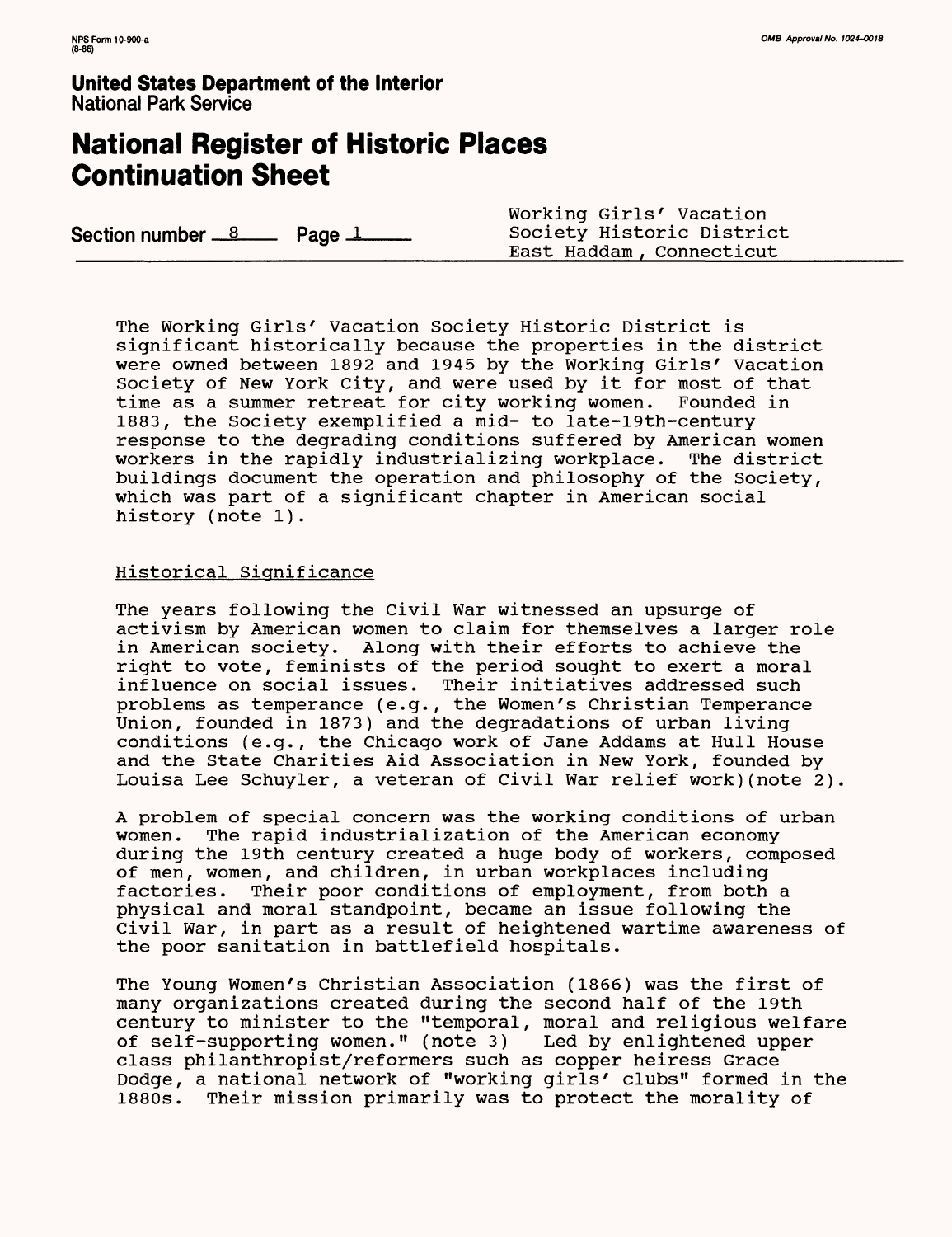# **National Register of Historic Places Continuation Sheet**

|  | Section number $\frac{8}{2}$ Page $\frac{2}{2}$ |  | Working Girls' Vacation<br>Society Historic District<br>East Haddam, Connecticut |
|--|-------------------------------------------------|--|----------------------------------------------------------------------------------|
|--|-------------------------------------------------|--|----------------------------------------------------------------------------------|

working women, rather than to improve the conditions of the workplace (note 4); their means included the creation of opportunities for social intercourse, self improvement (education), and recreation in a morally uplifting setting. The New York Working Girls' Club, founded by Dodge in 1883 and the first of its kind in the nation, maintained, for example, a clubhouse with a library and extensive series of lectures, classes, and social events (note 5).

The employment-related health needs of working girls were not<br>ignored. The Working Girls' Vacation Society of New York, an The Working Girls' Vacation Society of New York, an offshoot of the Working Girls' Club, was founded in 1883 to provide summer vacations in the country for women with demonstrated health problems. The founders of the society included prominent upper-class women and social workers (note 6). In a pattern repeated in other cities, the Vacation Society made available low-cost stays generally of two weeks in duration at rural locations (note 7). The women guests came from diverse working backgrounds, although most were employed in factories (note 8).

The Working Girls' Vacation Society expanded its operation rapidly amidst general public acclaim. It was regularly lauded by New York newspapers as "one of the best and most creditably known of the city's charities." (note 9) From the society's inception, the vacation retreats were either cottages acquired, often through donation, or those made available by generous benefactors such as Margaret Cook Harper, the wife of the publisher of Harper's Bazaar. During the summer of 1884, 411 working girls were assisted; by 1915 the society had established a network of retreats in Connecticut, New York, and New Jersey that served 1450 women each summer (note 10).

The East Haddam properties were acquired in 1892 and 1895, although the society does not appear to have begun using them as a vacation retreat until 1909. Some evidence suggests that Annie White Strathern, the donor of the Phebe Howell House and a society founder, had opened them for guests years earlier (note 11). East Haddam offered a pleasant rural setting that enjoyed convenient access to New York by Connecticut River steamer or railroad. The society named the properties "Cottage Hill" as a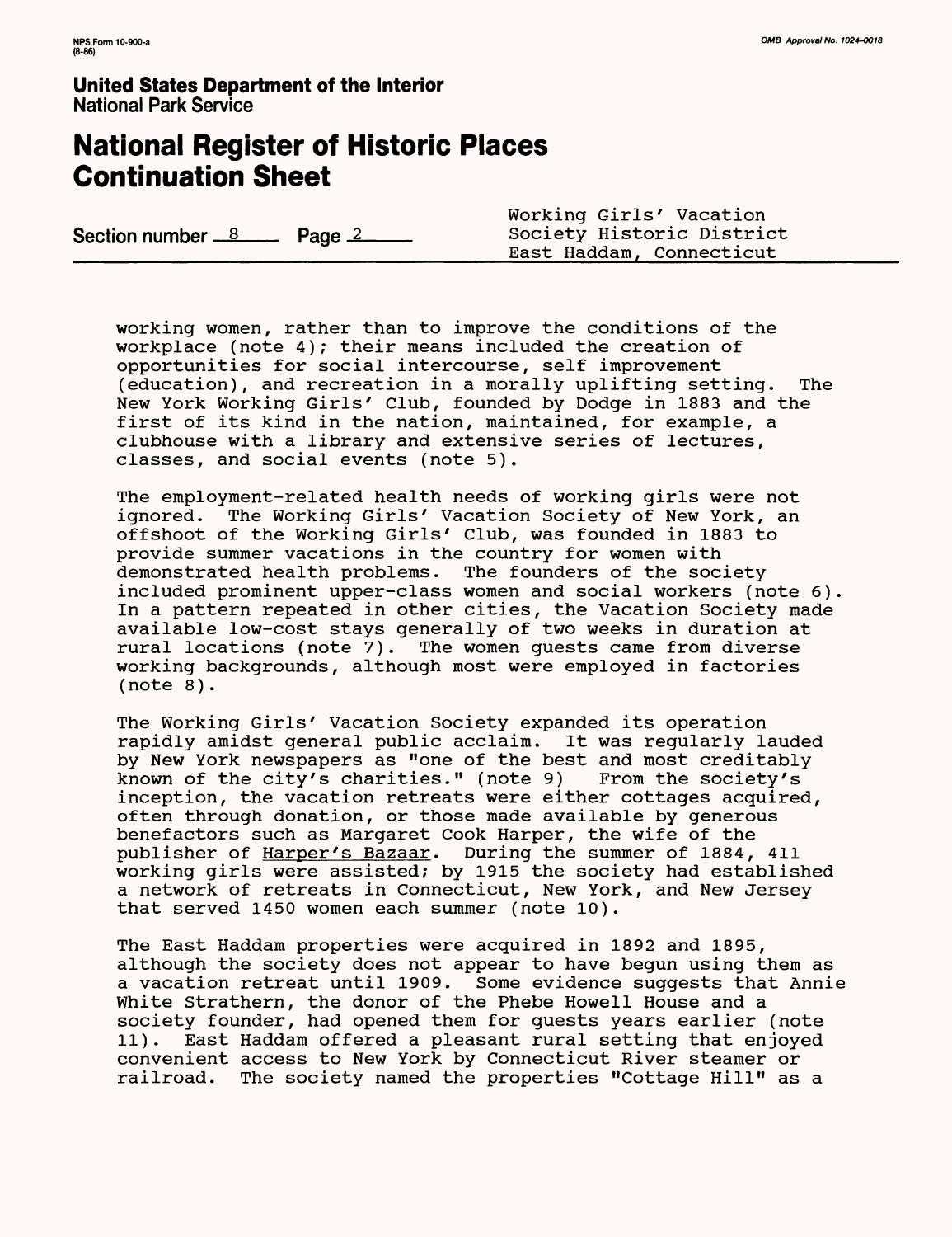# **National Register of Historic Places Continuation Sheet**

Section number <u>8 Page 3</u>

Working Girls' Vacation<br>Society Historic District East Haddam, Connecticut

group, with "Rose Cottage" (Phebe Howell House), "Nancy Cottage" (Charles Howell House), and "Hayes Hall" (the c.1915 building) assigned to the individual units.

Visits at Cottage Hill provided a well-rounded program of healthy meals, educational instruction, physical activity, and entertainment. Gains in weight and milk consumed, as measures of improvements in health, were carefully noted. The responsibilities of the trained resident social worker included instruction in crafts such as making paper flowers and tooled leather purses, and leading hikes and motoring excursions to local sites. Every Friday the guests themselves provided an evening of entertainment. One longtime local resident recalled attending dances in Hayes Hall, the Bungalow-style building at 60 Mill Road, which was built by the Vacation Society as a recreation center (note 12; photograph 4). Occasionally the minister of the local Hadlyrae Church offered Sunday services on site.

The society owned the East Haddam properties until 1945 (note 13). Several reasons for the sale are likely. By the middle of this century, vacation societies had experienced a substantial decline in popularity. As the traditional stigma against women in the work force eased and job opportunities expanded, working women became more independent and less likely to seek assistance. From the 1890s onward, furthermore, such organizations were subject to criticism from some women's advocates for the moral rules imposed by the often affluent leadership and their rejection of non-traditional work opportunities (note 14). The need for vacation societies also lessened as workplace conditions improved and work-related health problems declined. Of perhaps some significance, too, is the fact that Katherine Herbert, longtime president and a founder of the Vacation Society, died in 1945.

The Working Girls' Vacation Society mission continues in 1993, carried on by a successor organization, the Stony Wold-Herbert Fund, which provides grants for study and research in pulmonary diseases (note 15).

The district retains a strong sense of its historic character and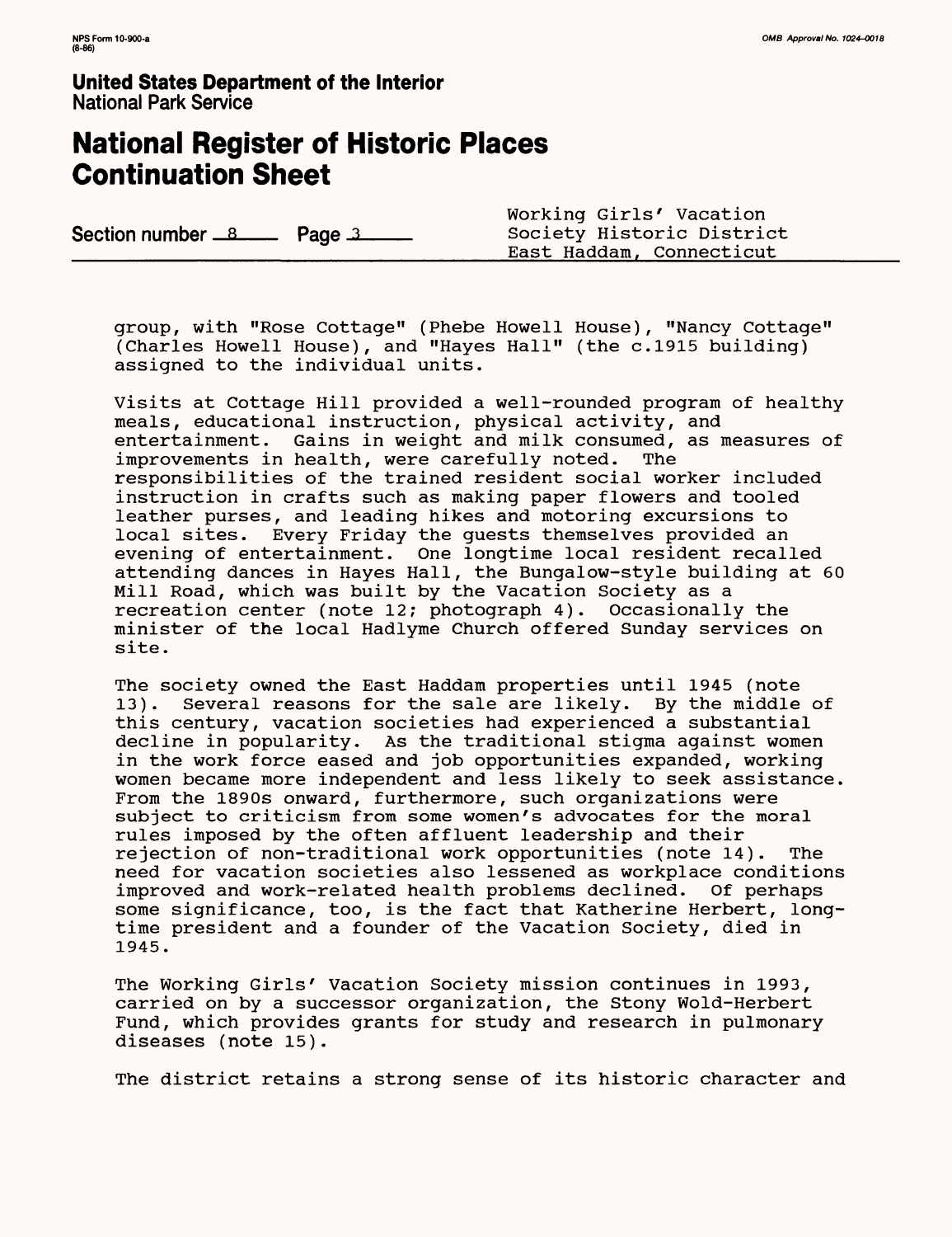# **National Register of Historic Places Continuation Sheet**

|                                    | Working Girls' Vacation   |
|------------------------------------|---------------------------|
| Section number $\_\&$ Page $\_\\&$ | Society Historic District |
|                                    | East Haddam, Connecticut  |

association with the Working Girls' Vacation Society. All of the major buildings from the period of significance (1892-1945) survive, and the imprint of the society is physically evident in the bungalow built c.1915 during their ownership of the district property. The appearance of the district in all respects, both built and natural, has been little altered since 1945 (photographs 1-5).

### Notes

1. The district buildings are of architectural interest because of their age and because they are examples of the 19th- and early-20th-century vernacular building traditions of rural New<br>England. Insufficient evidence exists, however, about the Insufficient evidence exists, however, about the historic architecture of the area to claim their significance under National Register Criterion C.

2. See Rothman, <u>Woman's Proper Place</u> (1978), p. 63-91, for an excellent discussion of this topic.

3. Ibid., p. 63.

4. Rothman, op.cit., p. 76, quotes a social worker of the time, as follows: "Factory employment has proven to be dangerous and demoralizing to young women, who without proper early education and discipline, are obliged to aid in the support of the family to maintain themselves. The farther the woman drifts from the family and the home, the more she is in danger from the shoals and quicksand of society."

The leaders of these clubs, primarily middle and upper-class women, actively encouraged working girls to quit factory employment and move into domestic service, which was perceived by them as morally safer.

5. The New York Times, 8/4/1885, p. 8:3, contains a thorough discussion of the operation of the Working Girls' Club.

6. The Vacation Society founders included Katherine Herbert (1858-1945), a wealthy society matron, and Annie White Strathern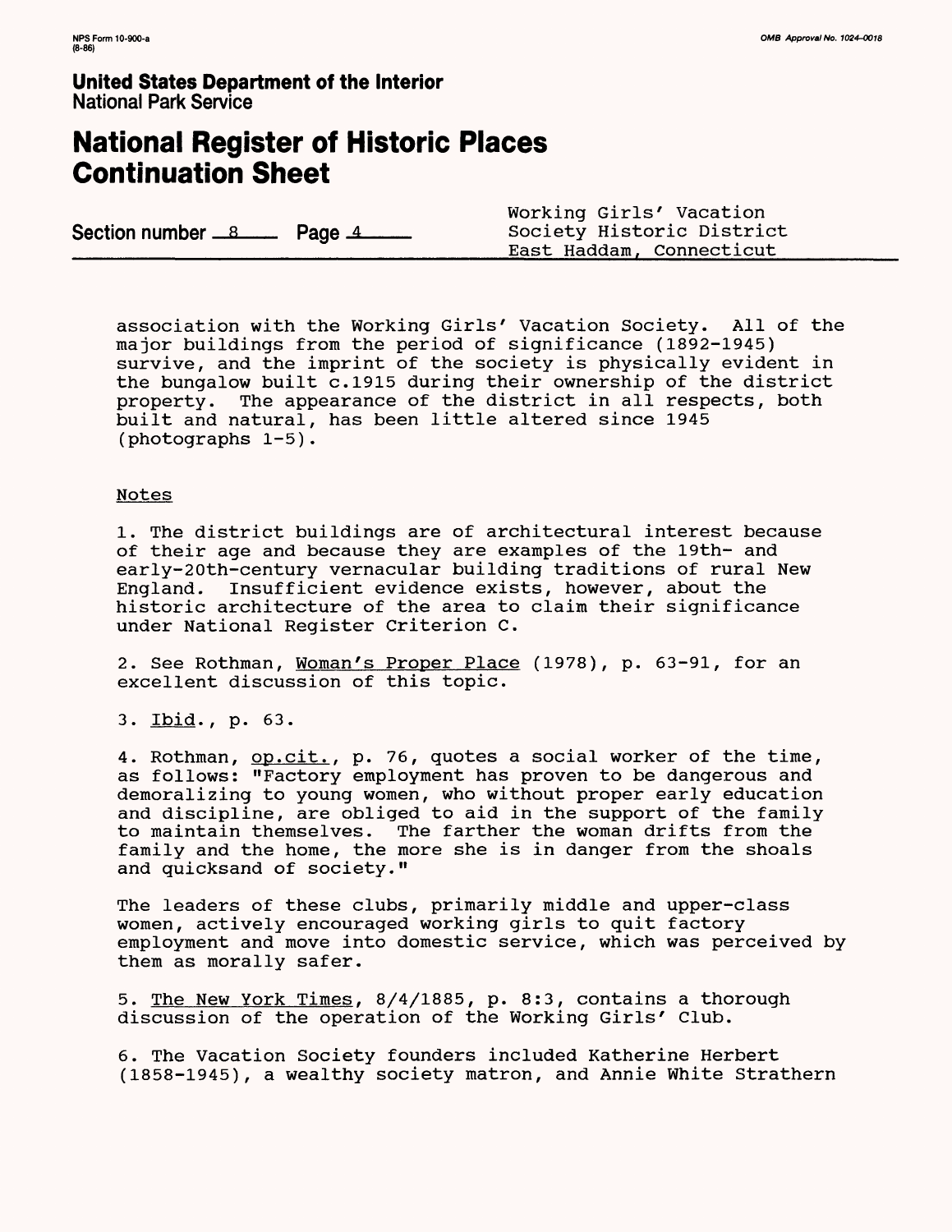# **National Register of Historic Places Continuation Sheet**

| Section number $\frac{8}{2}$ Page $\frac{5}{2}$ | Working Girls' Vacation<br>Society Historic District<br>East Haddam, Connecticut |
|-------------------------------------------------|----------------------------------------------------------------------------------|
|-------------------------------------------------|----------------------------------------------------------------------------------|

(18477-1920), teacher and social worker. The New York Times, 1/31/45, p. 21:4 (Herbert obituary) and 10/24/20, p. 22:4 (Strathern obituary). Interestingly, Strathern is buried in the cemetery of the Hadlyme Church.

7. "[The Vacation Society] holds to the rule of helping only those who are broken down in health....the only qualification that a girl requires is a voucher of good character from some reputable person and a physician's certificate." The New York<br>Times, 12/2/1892, p. 10:1; and, 8/4/1885, p. 8:3. See also M.  $Times$ , 12/2/1892, p. 10:1; and, 8/4/1885, p. 8:3. Josephine Allen, "The Boston Working Girls' New Vacation Home,"<br>Far and Near. November 1890, pp. 6-7. While a two weeks' Far and Near, November 1890, pp. 6-7. vacation was the rule, some women in special need stayed longer, occasionally for up to eight or ten weeks. Unless unable to do<br>so, each woman was required to pay \$1.50 per week. 1897 Annual so, each woman was required to pay  $$1.50$  per week. Report of the New York Working Girls' Vacation Society, p. 6 (hereafter, "Annual Report"); 1936 Annual Report, p. 15; and 1937 Annual Report, p. 21.

8. In 1897, for example, 150 of 589 women guests worked in factories, 83 were dressmakers, and 68 were sales girls. The average wages were \$4.21 per week and the women ranged in age from 13 to 60, with an average age of 22.5. 1897 Annual Report, p. 10.

9. The New York Times, 4/14/1891, p. 8:2.

10. 1884 Annual Report, p. 12 (1884 statistic). The donation in 1884 of a cottage in Greens Farms (Westport), CT was a reason for the society's incorporation. 1928 Annual Report, p. 6. In the 1915 edition of the New York Charities Directory (1915 statistics), the entry for the Vacation Society shows vacation retreats maintained in New York at Santa Clara (a complex of houses, with capacity of 56), Huguenot, and Chester; in Connecticut, at Hadlyme, Cobalt, Farmington, and Green's Farms; and at North Long Branch, New Jersey. At Farmington, the society operated a house that was owned by the Farmington Lodge Society, composed of students and graduates of the Miss Porter's School. 1892 Annual Report, p. 4; 1897 Annual Report, p. 6 (photograph).

11. East Haddam land records, vol. 38, p. 293 (1892), and vol. 40, p. 350 (1895). The properties are first mentioned in the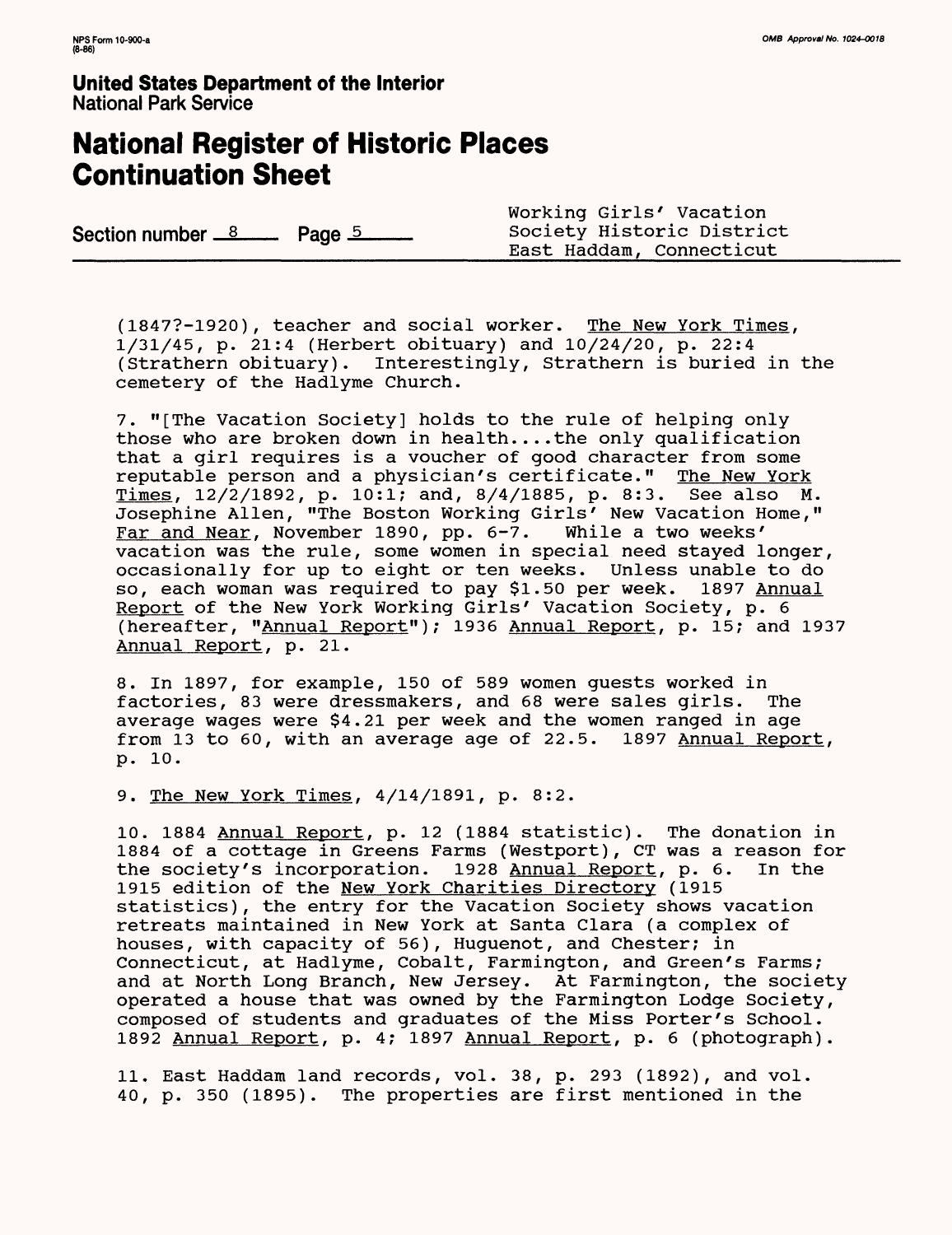# **National Register of Historic Places Continuation Sheet**

|  | Section number <u>8</u> Page 6 |  | Working Girls' Vacation<br>Society Historic District<br>East Haddam, Connecticut |  |
|--|--------------------------------|--|----------------------------------------------------------------------------------|--|
|--|--------------------------------|--|----------------------------------------------------------------------------------|--|

society's 1909 Annual Report, pp. 6-7. Strathern's 1920 obituary, however, credits her with opening, in Hadlyme, the first working girls' vacation home (The New York Times, 10/24/20, p. 22:4), and in 1895 the society leased the Charles Howell House and property to Strathern and Jane Stansbury for life use "to occupy and use... as... a summer house or for purposes of recreation." East Haddam land records, vol. 40, p.351. This life use appears to have become dormant well before 1909. East Haddam land records, vol. 61, p. 70 (7/9/1945 release of life use) .

12. Recollections of Jennie Nelson Daniels of Hadlyme (Town of Lyme), CT, as reported to David Nelson, owner of 66 Mill Road, in 1993. In the 1945 deed by which the Vacation Society sold 60 Mill Road, the building was described as a "pavilion." East<br>Haddam land records, vol. 61, p. 83 (1945). See also <u>Annual</u> Haddam land records, vol.  $61$ , p. 83 (1945). Report of the Society for 1928 (p. 9), 1936 (p. 15), and 1937 (pp. 21, 31, and 35 with photographs) for reports about Cottage Hill. According to David Nelson, the second floor of the Phebe Howell House formerly was partitioned into several small nonoriginal rooms. This layout, since reversed, may well reflect the residential needs of the Vacation Society. Physical evidence also suggests that the ell was once divided into two rooms.

13. See the two deeds of sale at vol. 61, p. 83, of the East Haddam land records.

14. In her article "The New York Working Girl" in the October, 1896, issue of Scribner's Magazine at page 5, Mary Gay Humphreys lauded work as giving a woman "independence, freedom and power....It leaves her free to do with her life as she chooses." The article encouraged women to assert themselves and protect their rights by joining unions. Humphreys specifically derided the traditional attitude that work is debasing unless in a domestic setting.

15. The Working Girls' Vagation Society changed its name in 1950 to the Katherine Herbert Fund in honor of founder Herbert. In 1974 it merged with the Stony Wpld Corporation to become the Stony Wold-Herbert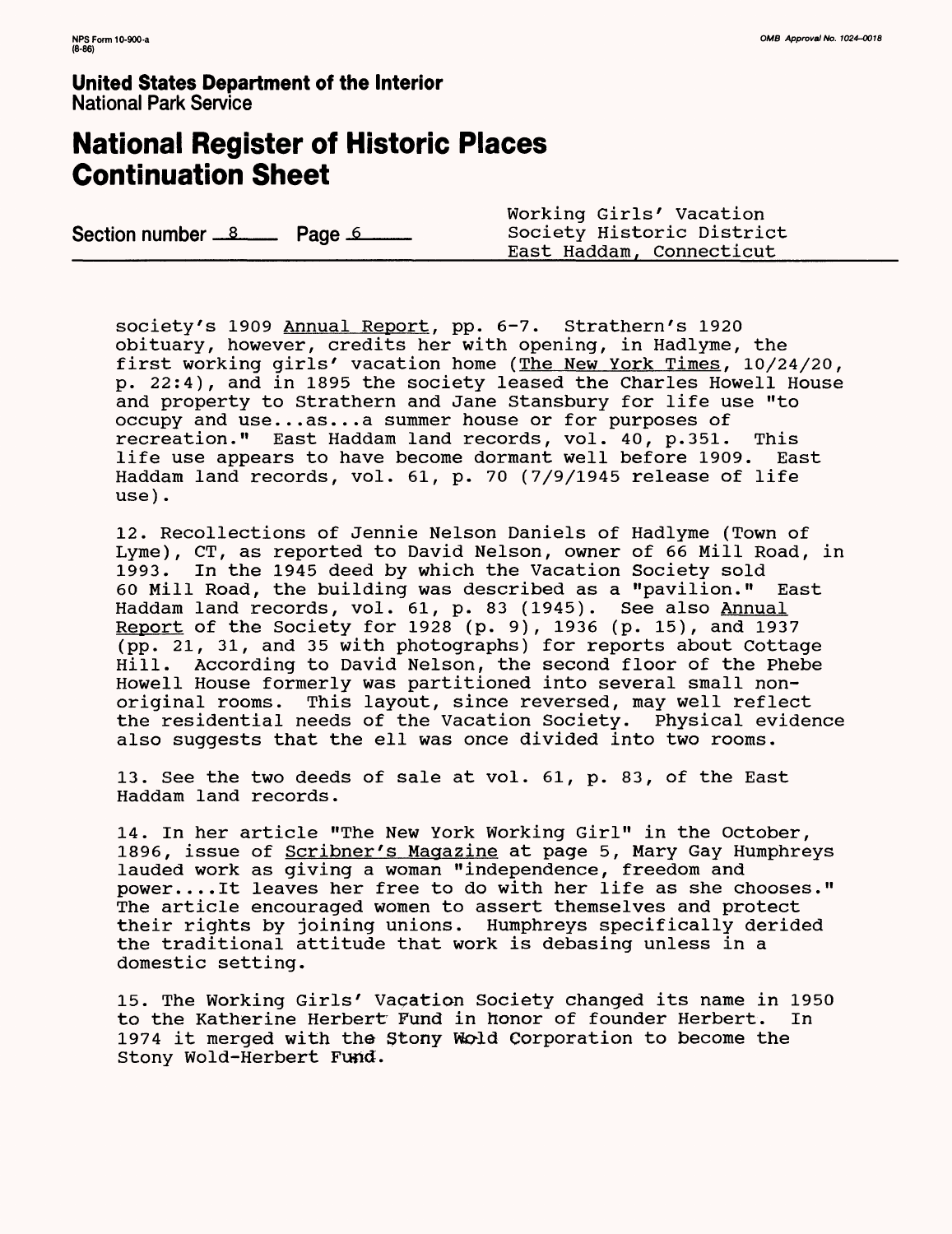# **National Register of Historic Places Continuation Sheet**

Section number <u>9 Page 1</u>

Working Girls' Vacation<br>Society Historic District East Haddam, Connecticut

### **BIBLIOGRAPHY**

Atlas of Middlesex County, Connecticut. New York: F.W. Beers & Co., 1874.

- Articles of Incorporation, The Working Girls' Vacation Society, State of New York, dated October 31, 1885 (records of the Department of State, State of New York).
- Certificate of Merger of Katherine Herbert Fund into Stony Wold Corporation (with name change to Stony Wold-Herbert Fund), dated February 1, 1974 (records of the Department of State, State of New York).
- Cott, Nancy F., ed. Roots of Bitterness: Documents of the Social History of American Women. New York: E.P. Dutton, 1972.
- East Haddam, Connecticut, Town of. Town Clerk's Office (land records) and Assessor's Office.
- Flexner, Eleanor. Century of Struggle-The Woman's Rights Movement in the United States. Cambridge: Belknap Press, 1959.
- Hoskins, Mark. Historical and Architectural Resources Survey of East Haddam, Connecticut, vol.1 (Town of East Haddam and Connecticut Historical Commission, 1977).

Humphreys, Mary Gay. "The New York Working Girl." Scribner's Magazine 20 (July-December 1896): 502-513.

Letter of November 8, 1988, from John Curtis to Doris Sherrow regarding the architectural features and age of the Phebe Howell House (in collection of David Nelson, owner).

New York Charities Directory, 1915 and 1918 editions.

Parker, Francis H. "Contributions to the History of East Haddam Connecticut," Connecticut Valley Advertiser, various dates between January 23, 1914, and January 1, 1927 (collection of Rathbun Library, East Haddam, Connecticut).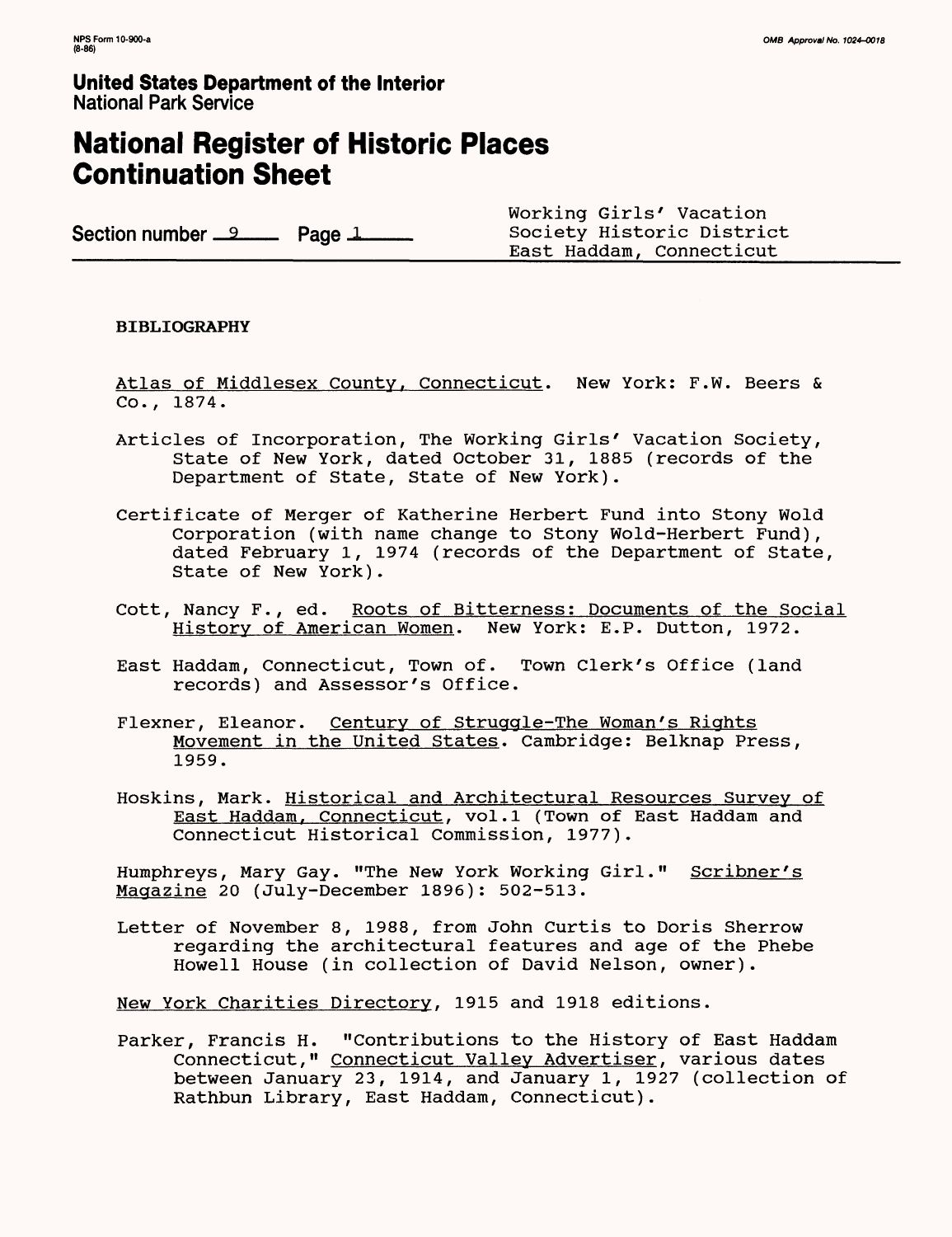# **National Register of Historic Places Continuation Sheet**

| Section number <u>9</u> Page 2<br>East Haddam, Connecticut |  |  | Working Girls' Vacation<br>Society Historic District |
|------------------------------------------------------------|--|--|------------------------------------------------------|
|------------------------------------------------------------|--|--|------------------------------------------------------|

- Rothman, Sheila M. Woman's Proper Place-A History of Changing Ideals and Practices, 1870 to the Present. New York: Basic Books, Inc., 1978.
- Stofko, Dr. Karl P., and Rachel I. Gibbs. Historical and Architectural Resources Survey of East Haddam, Connecticut, vol.2 (Town of East Haddam and Connecticut Historical Commission, 1980).
- The Stone Wold-Herbert Fund, Inc.--100 Years of Helping the Community Breathe Easier (informational brochure, no date).

The New York Times, various dates.

Working Girls' Vacation Society. Annual Reports. (Reports for 1884, 1886-1895, 1897-1899, 1902, 1906-1909, 1912-1914, 1924, 1928, 1933-1941 in collection of New York Public Library)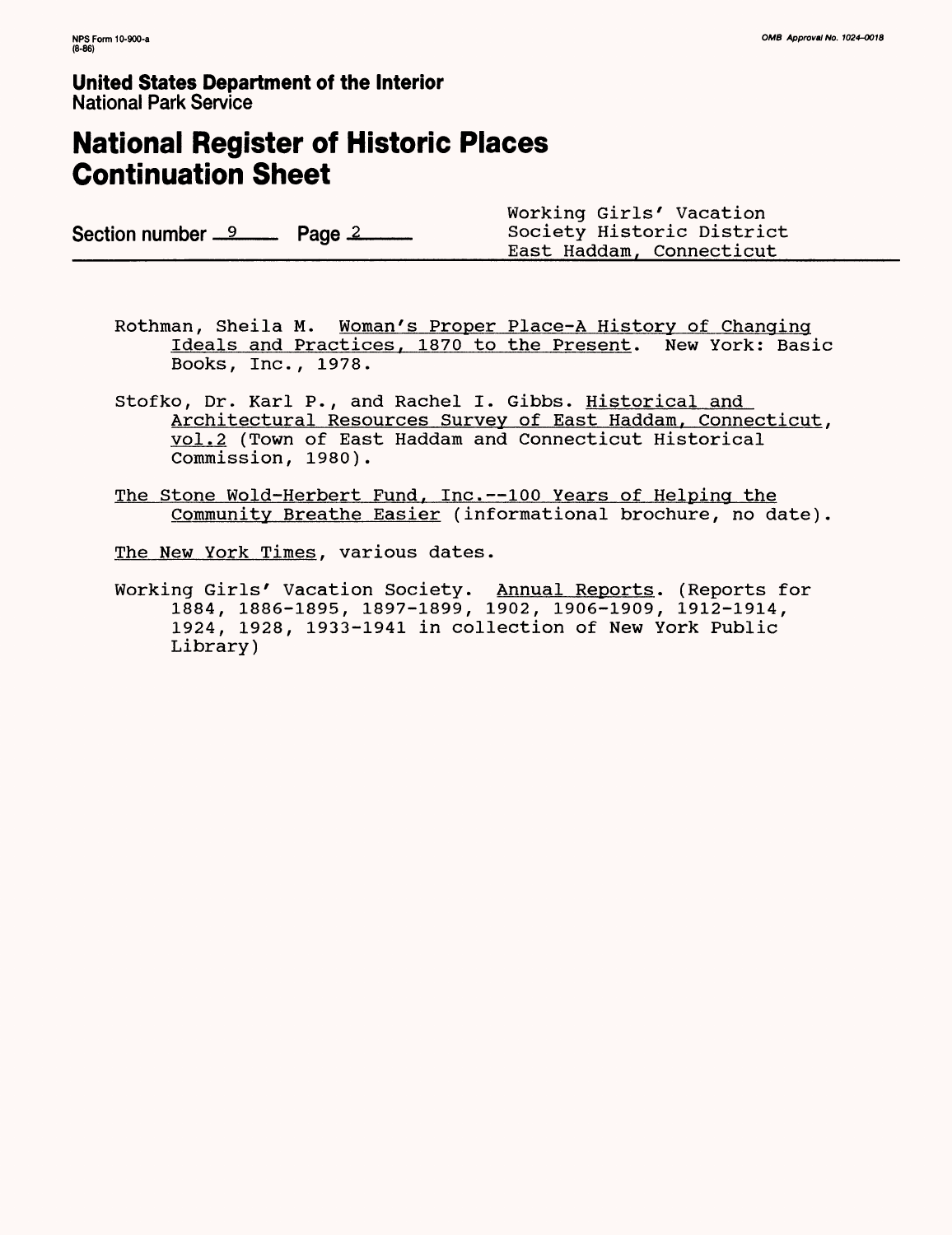# **National Register of Historic Places Continuation Sheet**

|                                                  |  | Working Girls' Vacation   |
|--------------------------------------------------|--|---------------------------|
| Section number $\frac{10}{2}$ Page $\frac{1}{2}$ |  | Society Historic District |
|                                                  |  | East Haddam, Connecticut  |

### Verbal Boundary Description

The boundaries of the district, for National Register listing, conform to those found in the deeds into the present owners.

### Boundary Justification

The historic district boundaries are the same as those for the properties on which are located the buildings at 60, 64, and 66 Mill Road. These boundaries encompass all of the property owned by the Working Girls' Vacation Society on Mill Road between 1892 and 1945 except for an undeveloped parcel of approximately 1.9 acres lying adjacent to and north of 66 Mill Road.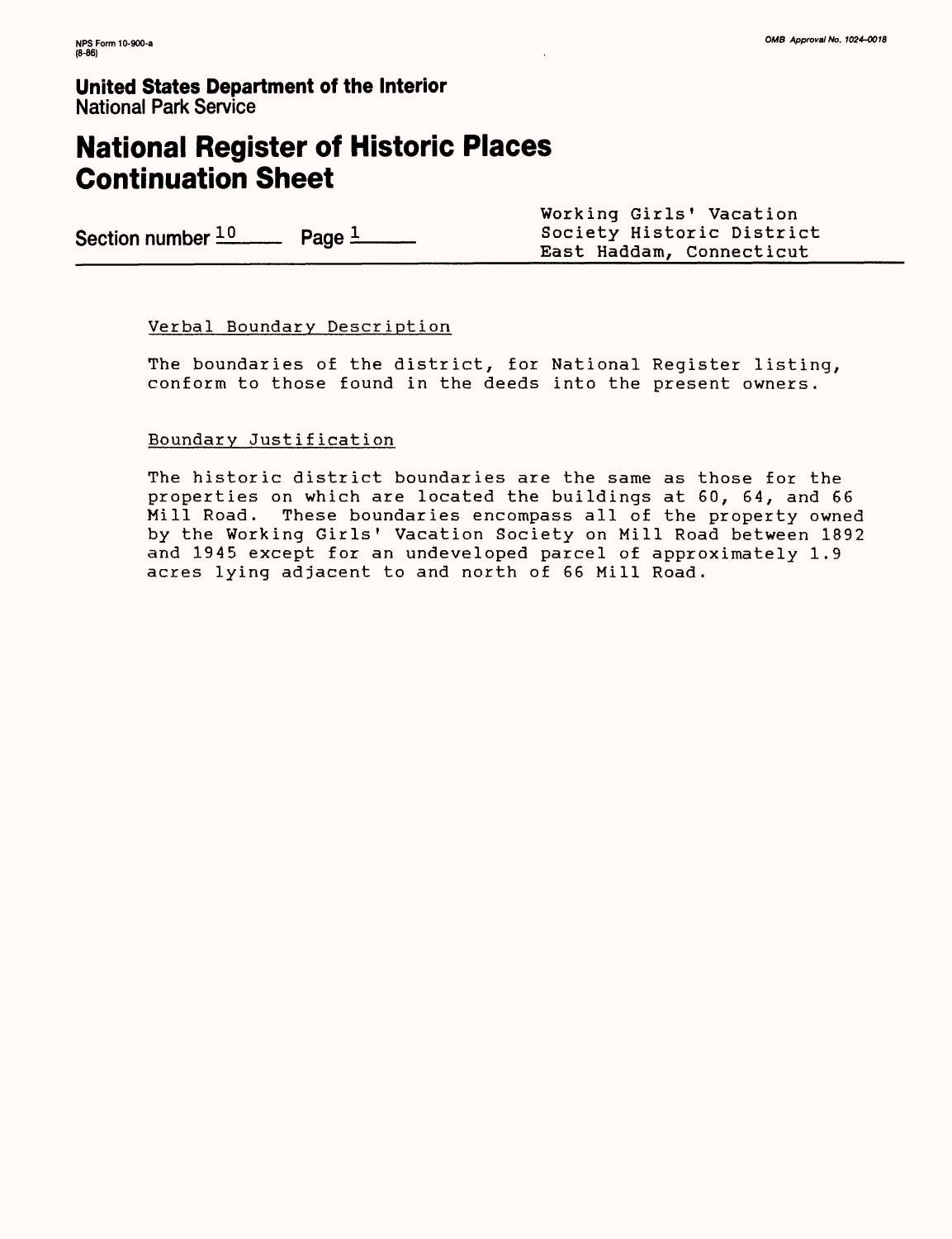# **National Register of Historic Places Continuation Sheet**

Section number **\_\_\_\_\_\_** Page \_\_\_\_\_

Working Girls' Vacation East Haddam, Connecticut

### PHOTOGRAPHS

Photographs of the Working Girls' Vacation Society Historic District were taken by Gregory E. Andrews in May, 1993. Negatives for all photographs are on file with the Connecticut Historical Commission, Hartford, Connecticut.

Number, Description & View

1. The Phebe Howell House (c.1835), 66 Mill Road, looking southwest from Mill Road. On the right next to the Howell House, obscured in shadow, is the Charles Howell House (c.1825).

2. The Charles Howell House (c.1825), 64 Mill Road, looking southeast from Mill Road.

3. The Phebe Howell House, 66 Mill Road, looking south.

4. 60 Mill Road (c.1915), looking south from Mill Road.

5. 19th-century barn at 66 Mill Road, looking southeast.

6. Kitchen fireplace and mantel, Phebe Howell House, 66 Mill Road, looking west.

7. Fireplace in first-floor bedroom at northwest front corner of Phebe Howell House, 66 Mill Road, looking east.